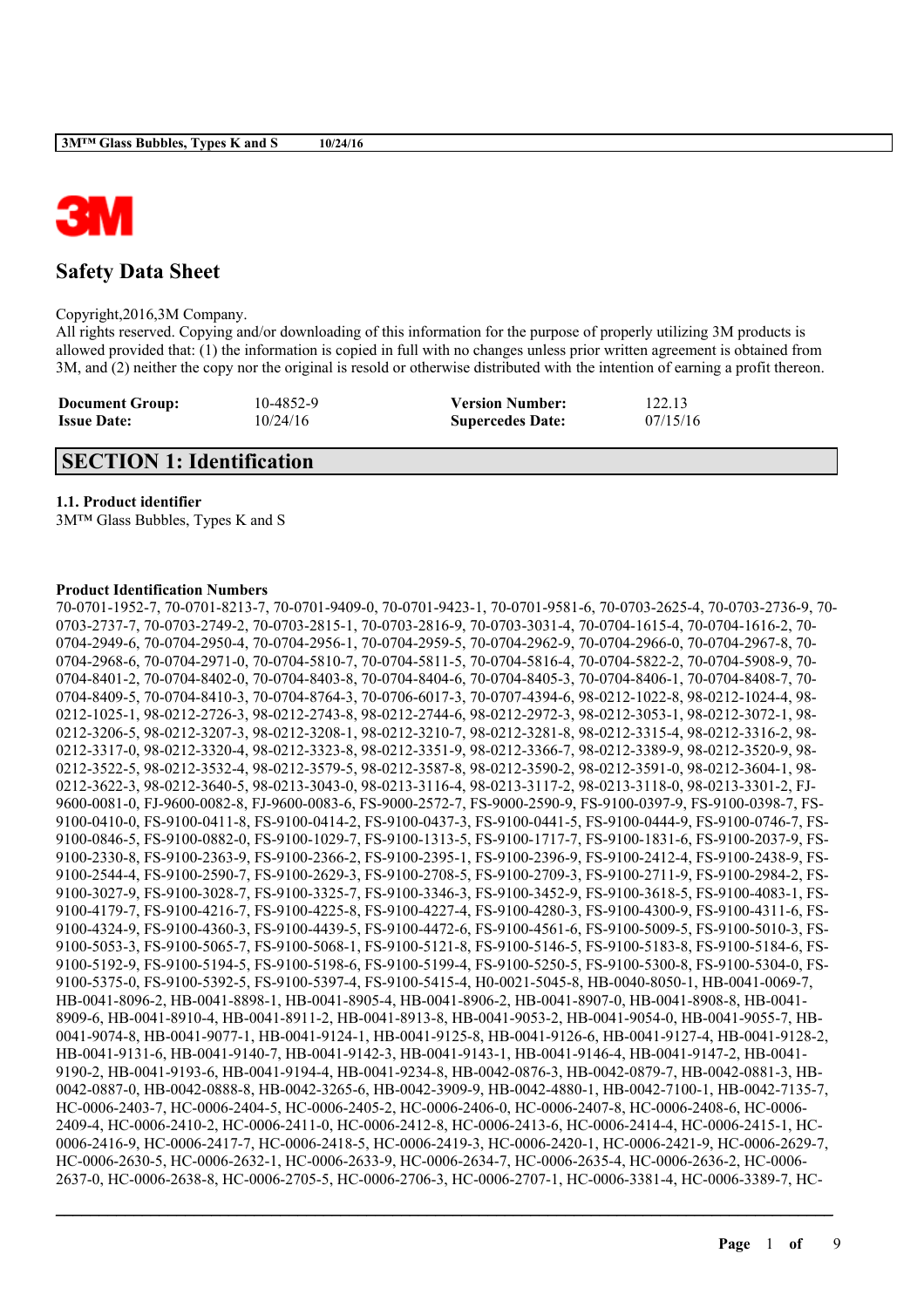### **3M™ Glass Bubbles, Types K and S 10/24/16**

0006-3491-1, HC-0006-4572-7, JF-1000-4245-2, JF-1000-4246-0, JF-1000-4247-8, JF-1000-4251-0, JF-1000-4252-8, JF-1000-4253-6, JF-1000-4254-4, JF-1000-4255-1, JF-1000-4257-7, JF-1000-4258-5, JF-1000-4259-3, JF-1000-4261-9, JF-1000-4398-9, JF-1000-4422-7, JF-1000-4423-5, WF-6001-0106-8, WF-6001-0107-6, WF-6001-0108-4, WF-6001-0109-2, WF-6001-0110-0, WF-6001-0111-8, WF-6001-0112-6, WF-6001-0113-4, WF-6001-0114-2, WF-6001-0115-9, WF-6001- 0116-7, WF-6001-0117-5, WF-6001-0118-3, WF-6001-0119-1, WF-6001-0120-9, WF-6001-0121-7, WF-6001-0126-6, WF-6001-0127-4, WF-6001-0128-2, WF-6001-0129-0, WF-6001-0130-8, WF-6001-0131-6, WF-6001-0132-4, WF-6001-0134-0, WF-6001-0135-7, WF-6001-0136-5, WF-6001-0137-3, WF-6001-0138-1, WF-6001-0148-0, WF-6001-0150-6, WF-6001- 0169-6, WF-6001-0170-4, WF-6001-1734-6, WF-6001-1814-6, WF-6009-0001-4, WF-6009-0002-2, WF-6009-0003-0, WF-6009-0004-8, WF-6009-0005-5, WF-6009-0006-3, WF-6009-0007-1, WF-6009-0009-7, WF-6009-0010-5, WF-6009-0017-0, WF-6009-0028-7, WF-6009-0029-5, WF-6009-0038-6, WF-6009-0039-4, WF-6009-0053-5, WF-6009-0054-3, WF-6009- 0055-0, WF-6009-0056-8, WF-6009-0057-6, WF-6009-0064-2, WF-6009-0065-9, WF-6009-0066-7, WF-6009-0070-9, WF-6009-0077-4, WF-6009-0087-3, WF-6009-0091-5, WF-6009-0128-5, WF-6009-0162-4, WF-6009-0163-2, WF-6009-0164-0, WF-6009-0210-1, WF-6009-0211-9, WF-6009-0366-1, WF-6009-0422-2, WF-6009-0423-0, WF-6009-0473-5, WF-6009- 0633-4, WF-6009-0634-2, WF-6009-0932-0, ZF-9100-1831-4

## **1.2. Recommended use and restrictions on use**

**Recommended use**

Lightweight Filler

## **1.3. Supplier's details**

| <b>MANUFACTURER:</b> | 3M                                      |
|----------------------|-----------------------------------------|
| DIVISION:            | <b>Advanced Materials Division</b>      |
| <b>ADDRESS:</b>      | 3M Center, St. Paul, MN 55144-1000, USA |
| Telephone:           | 1-888-3M HELPS (1-888-364-3577)         |

### **1.4. Emergency telephone number**

1-800-364-3577 or (651) 737-6501 (24 hours)

# **SECTION 2: Hazard identification**

## **2.1. Hazard classification**

Not classified as hazardous according to OSHA Hazard Communication Standard, 29 CFR 1910.1200.

## **2.2. Label elements**

**Signal word** Not applicable.

**Symbols** Not applicable.

**Pictograms** Not applicable.

## **2.3. Hazards not otherwise classified**

None.

# **SECTION 3: Composition/information on ingredients**

| Ingredient                                  | <b>C.A.S. No.</b> | $\%$ by Wt    |
|---------------------------------------------|-------------------|---------------|
| Soda Lime Borosilicate Glass                | $165997 - 17 - 3$ | 100<br>$97 -$ |
| Synthetic Amorphous Crystalline-Free Silica | 7631-86-9         |               |

 $\mathcal{L}_\mathcal{L} = \mathcal{L}_\mathcal{L} = \mathcal{L}_\mathcal{L} = \mathcal{L}_\mathcal{L} = \mathcal{L}_\mathcal{L} = \mathcal{L}_\mathcal{L} = \mathcal{L}_\mathcal{L} = \mathcal{L}_\mathcal{L} = \mathcal{L}_\mathcal{L} = \mathcal{L}_\mathcal{L} = \mathcal{L}_\mathcal{L} = \mathcal{L}_\mathcal{L} = \mathcal{L}_\mathcal{L} = \mathcal{L}_\mathcal{L} = \mathcal{L}_\mathcal{L} = \mathcal{L}_\mathcal{L} = \mathcal{L}_\mathcal{L}$ 

# **SECTION 4: First aid measures**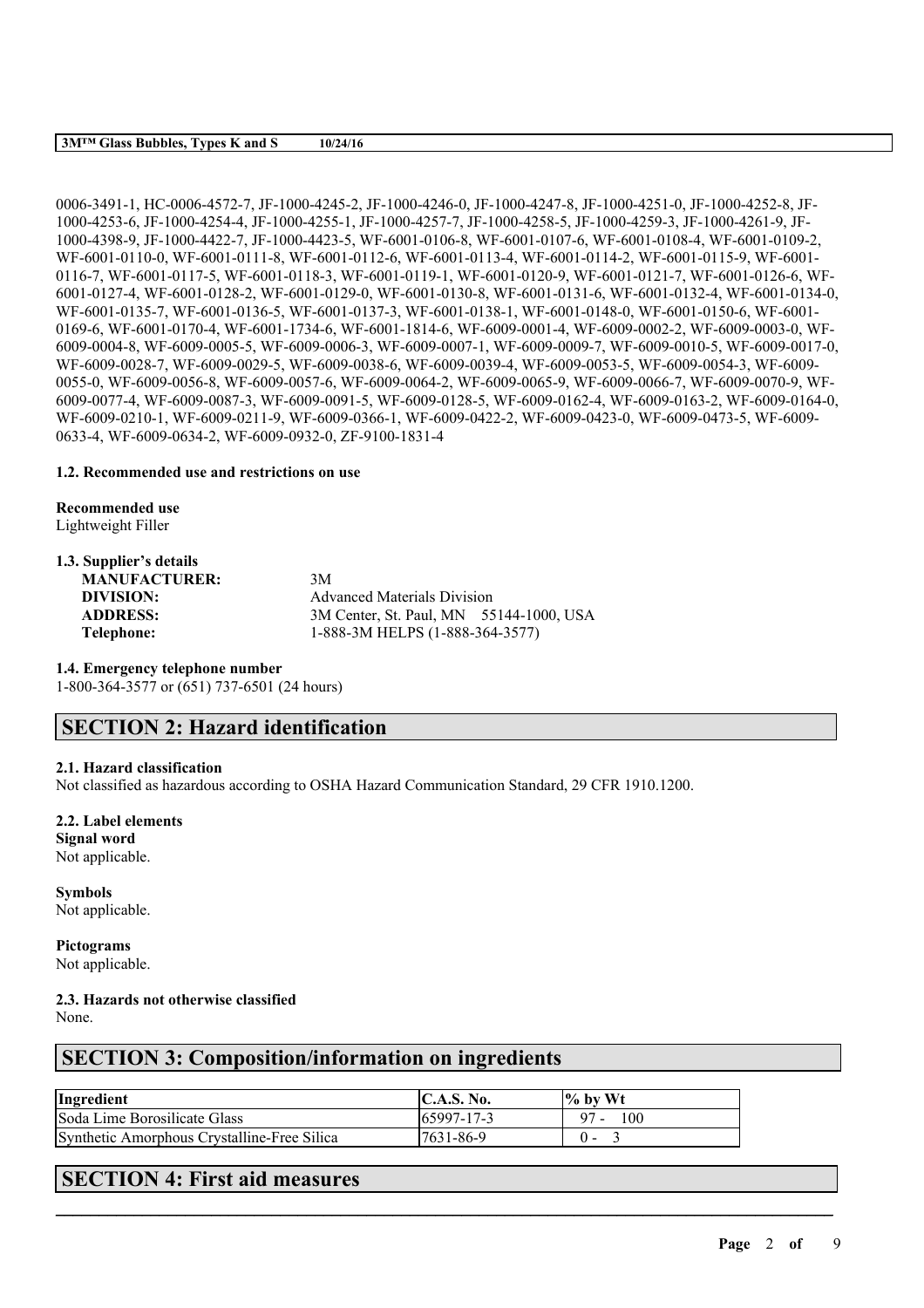### **4.1. Description of first aid measures**

### **Inhalation:**

Remove person to fresh air. If you feel unwell, get medical attention.

### **Skin Contact:**

Wash with soap and water. If signs/symptoms develop, get medical attention.

## **Eye Contact:**

Flush with large amounts of water. Remove contact lenses if easy to do. Continue rinsing. If signs/symptoms persist, get medical attention.

## **If Swallowed:**

Rinse mouth. If you feel unwell, get medical attention.

## **4.2. Most important symptoms and effects, both acute and delayed**

See Section 11.1. Information on toxicological effects.

## **4.3. Indication of any immediate medical attention and special treatment required**

Not applicable

## **SECTION 5: Fire-fighting measures**

## **5.1. Suitable extinguishing media**

Non-combustible. Use a fire fighting agent suitable for surrounding fire.

## **5.2. Special hazards arising from the substance or mixture**

None inherent in this product.

### **5.3. Special protective actions for fire-fighters**

No special protective actions for fire-fighters are anticipated.

## **SECTION 6: Accidental release measures**

### **6.1. Personal precautions, protective equipment and emergency procedures**

Evacuate area. Ventilate the area with fresh air. Observe precautions from other sections.

### **6.2. Environmental precautions**

Avoid release to the environment.

### **6.3. Methods and material for containment and cleaning up**

Collect as much of the spilled material as possible. Use wet sweeping compound or water to avoid dusting. Sweep up. Place in a closed container approved for transportation by appropriate authorities. Clean up residue. Seal the container. Dispose of collected material as soon as possible.

# **SECTION 7: Handling and storage**

## **7.1. Precautions for safe handling**

For industrial or professional use only. Avoid breathing dust/fume/gas/mist/vapors/spray. Do not eat, drink or smoke when using this product. Wash thoroughly after handling.

 $\mathcal{L}_\mathcal{L} = \mathcal{L}_\mathcal{L} = \mathcal{L}_\mathcal{L} = \mathcal{L}_\mathcal{L} = \mathcal{L}_\mathcal{L} = \mathcal{L}_\mathcal{L} = \mathcal{L}_\mathcal{L} = \mathcal{L}_\mathcal{L} = \mathcal{L}_\mathcal{L} = \mathcal{L}_\mathcal{L} = \mathcal{L}_\mathcal{L} = \mathcal{L}_\mathcal{L} = \mathcal{L}_\mathcal{L} = \mathcal{L}_\mathcal{L} = \mathcal{L}_\mathcal{L} = \mathcal{L}_\mathcal{L} = \mathcal{L}_\mathcal{L}$ 

### **7.2. Conditions for safe storage including any incompatibilities**

No special storage requirements.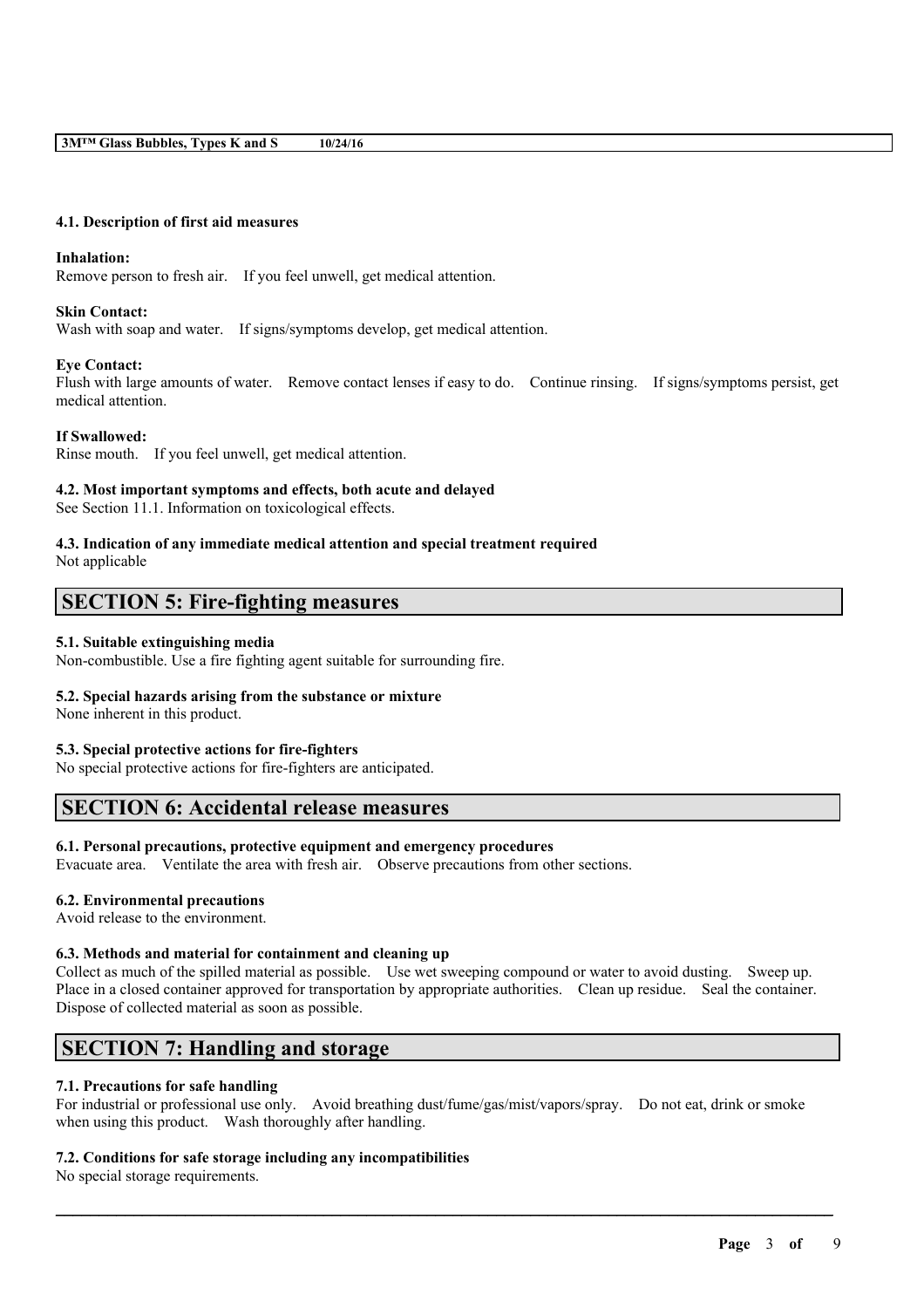## **SECTION 8: Exposure controls/personal protection**

## **8.1. Control parameters**

### **Occupational exposure limits**

If a component is disclosed in section 3 but does not appear in the table below, an occupational exposure limit is not available for the component.

| Ingredient                   | <b>C.A.S. No.</b> | Agency                         | Limit type                    | <b>Additional Comments</b> |
|------------------------------|-------------------|--------------------------------|-------------------------------|----------------------------|
| Soda Lime Borosilicate Glass |                   | $165997 - 17 - 3$ Manufacturer | TWA(as dust):10 mg/m3         |                            |
|                              |                   | l determined                   |                               |                            |
| SILICA, AMORPHOUS            | 17631-86-9        | IOSHA                          | TWA concentration:0.8         |                            |
|                              |                   |                                | $mg/m3$ ; TWA: 20 millions of |                            |
|                              |                   |                                | particles/cu. ft.             |                            |

ACGIH : American Conference of Governmental Industrial Hygienists

AIHA : American Industrial Hygiene Association

CMRG : Chemical Manufacturer's Recommended Guidelines

OSHA : United States Department of Labor - Occupational Safety and Health Administration

TWA: Time-Weighted-Average

STEL: Short Term Exposure Limit

CEIL: Ceiling

### **8.2. Exposure controls**

## **8.2.1. Engineering controls**

Use general dilution ventilation and/or local exhaust ventilation to control airborne exposures to below relevant Exposure Limits and/or control dust/fume/gas/mist/vapors/spray. If ventilation is not adequate, use respiratory protection equipment.

## **8.2.2. Personal protective equipment (PPE)**

## **Eye/face protection**

Select and use eye/face protection to prevent contact based on the results of an exposure assessment. The following eye/face protection(s) are recommended: Safety Glasses with side shields

## **Skin/hand protection**

No chemical protective gloves are required.

### **Respiratory protection**

An exposure assessment may be needed to decide if a respirator is required. If a respirator is needed, use respirators as part of a full respiratory protection program. Based on the results of the exposure assessment, select from the following respirator type(s) to reduce inhalation exposure:

 $\mathcal{L}_\mathcal{L} = \mathcal{L}_\mathcal{L} = \mathcal{L}_\mathcal{L} = \mathcal{L}_\mathcal{L} = \mathcal{L}_\mathcal{L} = \mathcal{L}_\mathcal{L} = \mathcal{L}_\mathcal{L} = \mathcal{L}_\mathcal{L} = \mathcal{L}_\mathcal{L} = \mathcal{L}_\mathcal{L} = \mathcal{L}_\mathcal{L} = \mathcal{L}_\mathcal{L} = \mathcal{L}_\mathcal{L} = \mathcal{L}_\mathcal{L} = \mathcal{L}_\mathcal{L} = \mathcal{L}_\mathcal{L} = \mathcal{L}_\mathcal{L}$ 

Half facepiece or full facepiece air-purifying respirator suitable for particulates

For questions about suitability for a specific application, consult with your respirator manufacturer.

# **SECTION 9: Physical and chemical properties**

## **9.1. Information on basic physical and chemical properties**

**General Physical Form:** Solid **Odor, Color, Grade:** White odorless **Odor threshold** *Not Applicable*

**Specific Physical Form:** Low density fine powder (< 100 microns)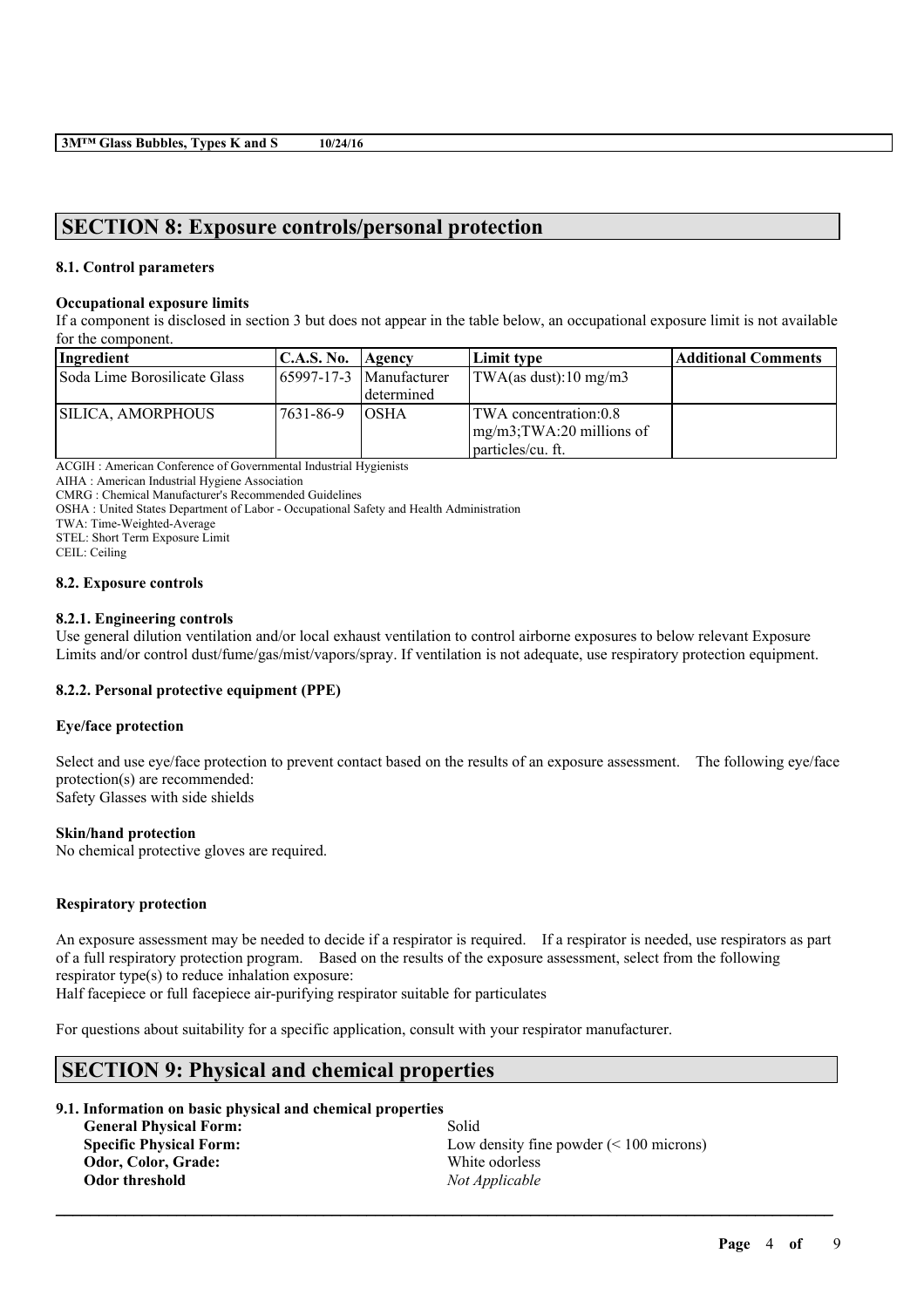| <b>Melting point</b>                      | No Data Available                      |
|-------------------------------------------|----------------------------------------|
| <b>Boiling Point</b>                      | Not Applicable                         |
| <b>Flash Point</b>                        | Not Applicable                         |
| <b>Evaporation rate</b>                   | Not Applicable                         |
| <b>Flammability (solid, gas)</b>          | Not Classified                         |
| <b>Flammable Limits(LEL)</b>              | Not Applicable                         |
| <b>Flammable Limits(UEL)</b>              | Not Applicable                         |
| <b>Vapor Pressure</b>                     | Not Applicable                         |
| <b>Vapor Density</b>                      | Not Applicable                         |
| <b>Density</b>                            | $0.1 - 0.6$ g/cm3                      |
| <b>Specific Gravity</b>                   | $0.1 - 0.6$ [ <i>Ref Std:</i> WATER=1] |
| <b>Solubility in Water</b>                | Negligible                             |
| Solubility-non-water                      | Not Applicable                         |
| Partition coefficient: n-octanol/water    | Not Applicable                         |
| <b>Autoignition temperature</b>           | Not Applicable                         |
| <b>Decomposition temperature</b>          | Not Applicable                         |
| <b>Viscosity</b>                          | Not Applicable                         |
| Molecular weight                          | No Data Available                      |
| <b>Volatile Organic Compounds</b>         | Not Applicable                         |
| <b>Percent volatile</b>                   | $0.5\%$ weight                         |
| Softening point                           | $>= 600 °C$                            |
| <b>VOC Less H2O &amp; Exempt Solvents</b> | Not Applicable                         |
|                                           |                                        |

# **SECTION 10: Stability and reactivity**

### **10.1. Reactivity**

This material is considered to be non reactive under normal use conditions.

### **10.2. Chemical stability**

Stable.

# **10.3. Possibility of hazardous reactions**

Hazardous polymerization will not occur.

#### **10.4. Conditions to avoid** None known.

## **10.5. Incompatible materials** None known.

## **10.6. Hazardous decomposition products**

**Substance Condition**

Oxides of Sulfur If Breakage Occurs

# **SECTION 11: Toxicological information**

The information below may not be consistent with the material classification in Section 2 if specific ingredient **classifications are mandated by a competent authority. In addition, toxicological data on ingredients may not be** reflected in the material classification and/or the signs and symptoms of exposure, because an ingredient may be present below the threshold for labeling, an ingredient may not be available for exposure, or the data may not be **relevant to the material as a whole.**

 $\mathcal{L}_\mathcal{L} = \mathcal{L}_\mathcal{L} = \mathcal{L}_\mathcal{L} = \mathcal{L}_\mathcal{L} = \mathcal{L}_\mathcal{L} = \mathcal{L}_\mathcal{L} = \mathcal{L}_\mathcal{L} = \mathcal{L}_\mathcal{L} = \mathcal{L}_\mathcal{L} = \mathcal{L}_\mathcal{L} = \mathcal{L}_\mathcal{L} = \mathcal{L}_\mathcal{L} = \mathcal{L}_\mathcal{L} = \mathcal{L}_\mathcal{L} = \mathcal{L}_\mathcal{L} = \mathcal{L}_\mathcal{L} = \mathcal{L}_\mathcal{L}$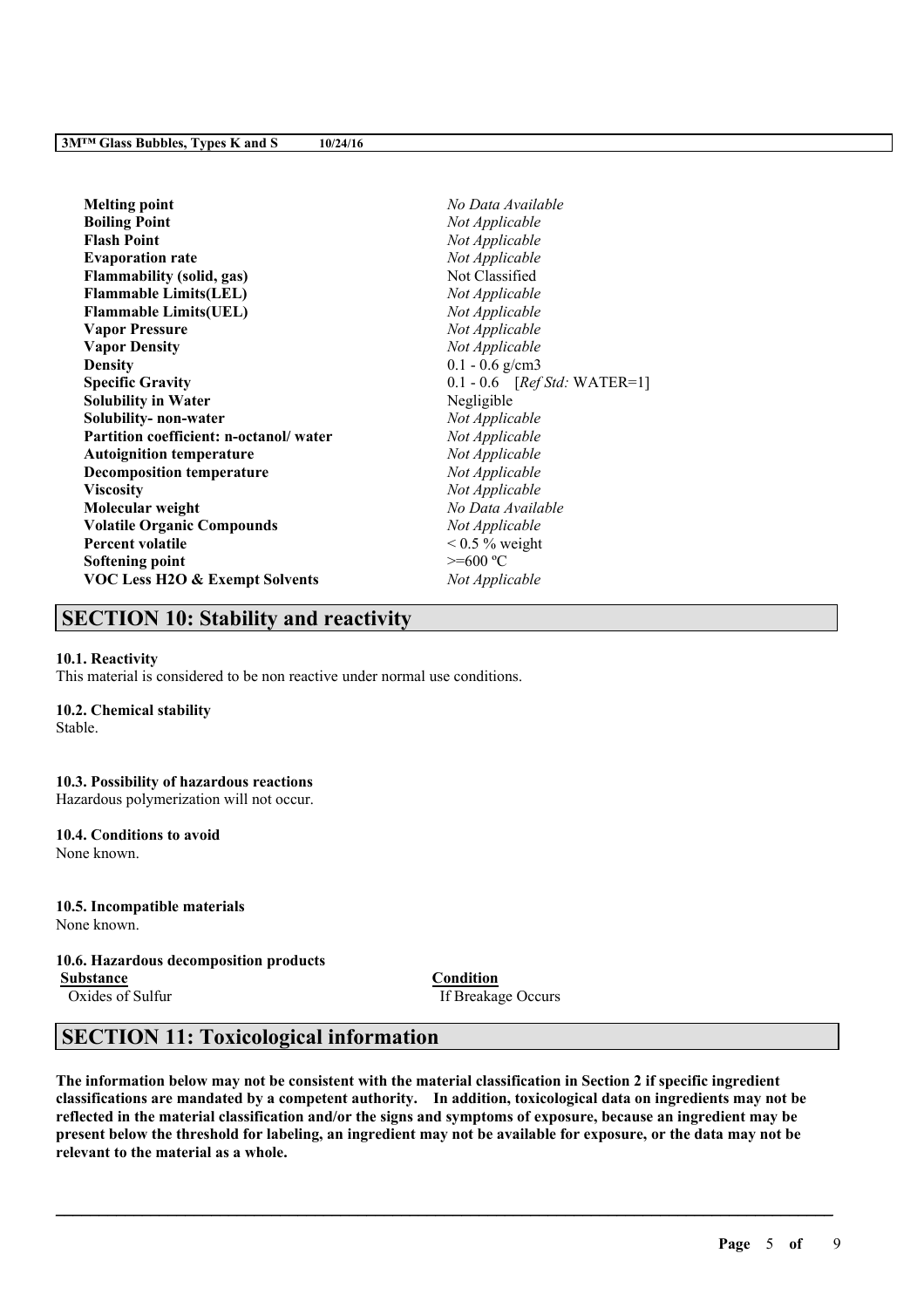## **11.1. Information on Toxicological effects**

### **Signs and Symptoms of Exposure**

## Based on test data and/or information on the components, this material may produce the following health effects:

#### **Inhalation:**

Respiratory Tract Irritation: Signs/symptoms may include cough, sneezing, nasal discharge, headache, hoarseness, and nose and throat pain.

## **Skin Contact:**

Mechanical Skin irritation: Signs/symptoms may include abrasion, redness, pain, and itching.

### **Eye Contact:**

Mechanical eye irritation: Signs/symptoms may include pain, redness, tearing and corneal abrasion.

#### **Ingestion:**

May be harmful if swallowed.

Gastrointestinal Irritation: Signs/symptoms may include abdominal pain, stomach upset, nausea, vomiting and diarrhea.

#### **Toxicological Data**

If a component is disclosed in section 3 but does not appear in a table below, either no data are available for that endpoint or the data are not sufficient for classification.

## **Acute Toxicity**

| Name                                                                                                                                                                                                                                                                                                                   | Route       | <b>Species</b> | Value                                      |
|------------------------------------------------------------------------------------------------------------------------------------------------------------------------------------------------------------------------------------------------------------------------------------------------------------------------|-------------|----------------|--------------------------------------------|
| Soda Lime Borosilicate Glass                                                                                                                                                                                                                                                                                           | Dermal      |                | LD50 estimated to be $> 5,000$ mg/kg       |
| Soda Lime Borosilicate Glass                                                                                                                                                                                                                                                                                           | Ingestion   |                | LD50 estimated to be $2,000 - 5,000$ mg/kg |
| Synthetic Amorphous Crystalline-Free Silica                                                                                                                                                                                                                                                                            | Dermal      | Rabbit         | $LD50 > 5,000$ mg/kg                       |
| Synthetic Amorphous Crystalline-Free Silica                                                                                                                                                                                                                                                                            | Inhalation- | Rat            | $LC50 > 0.691$ mg/l                        |
|                                                                                                                                                                                                                                                                                                                        | Dust/Mist   |                |                                            |
|                                                                                                                                                                                                                                                                                                                        | (4 hours)   |                |                                            |
| Synthetic Amorphous Crystalline-Free Silica                                                                                                                                                                                                                                                                            | Ingestion   | Rat            | $LD50 > 5,110$ mg/kg                       |
| $\overline{a}$ , and $\overline{a}$ , and $\overline{a}$ , and $\overline{a}$ , and $\overline{a}$ , and $\overline{a}$ , and $\overline{a}$ , and $\overline{a}$ , and $\overline{a}$ , and $\overline{a}$ , and $\overline{a}$ , and $\overline{a}$ , and $\overline{a}$ , and $\overline{a}$ , and $\overline{a}$ , |             |                |                                            |

 $ATE = acute$  toxicity estimate

#### **Skin Corrosion/Irritation**

| Name                                        | <b>Species</b> | Value                     |
|---------------------------------------------|----------------|---------------------------|
|                                             |                |                           |
| Soda Lime Borosilicate Glass                | Professio      | No significant irritation |
|                                             | nal            |                           |
|                                             | judgeme        |                           |
|                                             | nt             |                           |
| Synthetic Amorphous Crystalline-Free Silica | Rabbit         | No significant irritation |

#### **Serious Eye Damage/Irritation**

| Name                                        | <b>Species</b>                    | Value                     |
|---------------------------------------------|-----------------------------------|---------------------------|
|                                             |                                   |                           |
| Soda Lime Borosilicate Glass                | Professio<br>nal<br>judgeme<br>nt | No significant irritation |
| Synthetic Amorphous Crystalline-Free Silica | Rabbit                            | No significant irritation |

#### **Skin Sensitization**

| $\mathbf{X}$<br>Name                        | <b>Species</b> | Value                |
|---------------------------------------------|----------------|----------------------|
| Synthetic Amorphous Crystalline-Free Silica | Human          | .<br>Not sensitizing |
|                                             | and            |                      |
|                                             | anımal         |                      |

 $\mathcal{L}_\mathcal{L} = \mathcal{L}_\mathcal{L} = \mathcal{L}_\mathcal{L} = \mathcal{L}_\mathcal{L} = \mathcal{L}_\mathcal{L} = \mathcal{L}_\mathcal{L} = \mathcal{L}_\mathcal{L} = \mathcal{L}_\mathcal{L} = \mathcal{L}_\mathcal{L} = \mathcal{L}_\mathcal{L} = \mathcal{L}_\mathcal{L} = \mathcal{L}_\mathcal{L} = \mathcal{L}_\mathcal{L} = \mathcal{L}_\mathcal{L} = \mathcal{L}_\mathcal{L} = \mathcal{L}_\mathcal{L} = \mathcal{L}_\mathcal{L}$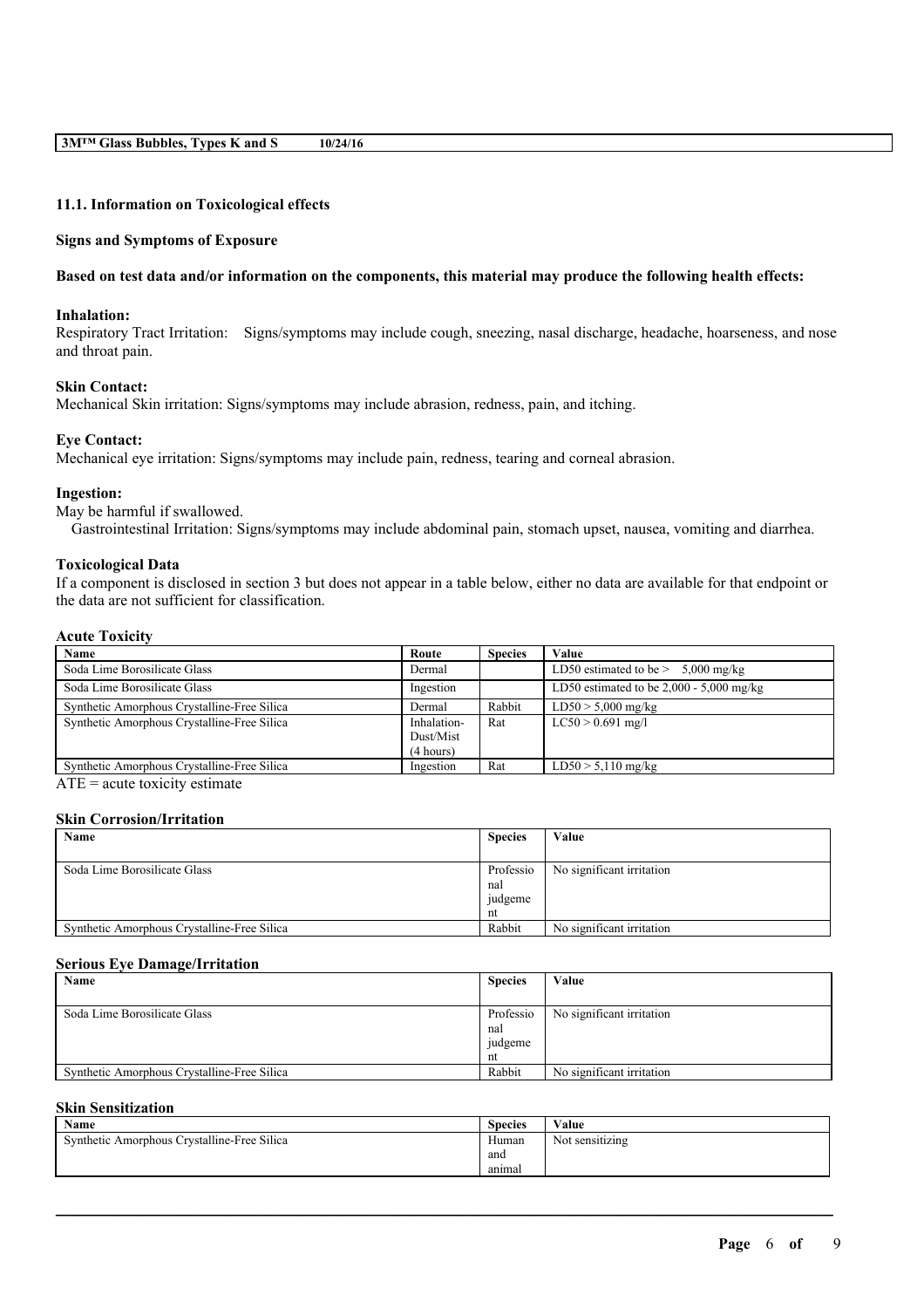## **Respiratory Sensitization**

For the component/components, either no data are currently available or the data are not sufficient for classification.

## **Germ Cell Mutagenicity**

| Name                                        | Route    | Value                                          |
|---------------------------------------------|----------|------------------------------------------------|
|                                             |          |                                                |
| Soda Lime Borosilicate Glass                | In Vitro | Some positive data exist, but the data are not |
|                                             |          | sufficient for classification                  |
| Synthetic Amorphous Crystalline-Free Silica | In Vitro | Not mutagenic                                  |

### **Carcinogenicity**

| Name                                        | Route      | <b>Species</b> | Value                                          |
|---------------------------------------------|------------|----------------|------------------------------------------------|
| Soda Lime Borosilicate Glass                | Inhalation | Multiple       | Some positive data exist, but the data are not |
|                                             |            | anımal         | sufficient for classification                  |
|                                             |            | species        |                                                |
| Synthetic Amorphous Crystalline-Free Silica | Not        | Mouse          | Some positive data exist, but the data are not |
|                                             | Specified  |                | sufficient for classification                  |

## **Reproductive Toxicity**

## **Reproductive and/or Developmental Effects**

| Name                                 | Route     | Value                            | <b>Species</b> | <b>Test Result</b> | <b>Exposure</b> |
|--------------------------------------|-----------|----------------------------------|----------------|--------------------|-----------------|
|                                      |           |                                  |                |                    | <b>Duration</b> |
| Synthetic Amorphous Crystalline-Free | Ingestion | Not toxic to female reproduction | Rat            | <b>NOAEL 509</b>   | generation      |
| Silica                               |           |                                  |                | mg/kg/day          |                 |
| Synthetic Amorphous Crystalline-Free | Ingestion | Not toxic to male reproduction   | Rat            | NOAEL 497          | generation      |
| Silica                               |           |                                  |                | mg/kg/day          |                 |
| Synthetic Amorphous Crystalline-Free | Ingestion | Not toxic to development         | Rat            | <b>NOAEL 1,350</b> | during          |
| Silica                               |           |                                  |                | mg/kg/day          | organogenesi    |
|                                      |           |                                  |                |                    |                 |

## **Target Organ(s)**

### **Specific Target Organ Toxicity - single exposure**

For the component/components, either no data are currently available or the data are not sufficient for classification.

## **Specific Target Organ Toxicity - repeated exposure**

| Name                                           | Route      | Target Organ(s)                 | Value                                                                              | <b>Species</b> | <b>Test Result</b>            | <b>Exposure</b>          |
|------------------------------------------------|------------|---------------------------------|------------------------------------------------------------------------------------|----------------|-------------------------------|--------------------------|
|                                                |            |                                 |                                                                                    |                |                               | <b>Duration</b>          |
| Soda Lime Borosilicate<br>Glass                | Inhalation | respiratory system              | Some positive data exist, but the<br>data are not sufficient for<br>classification | Human          | NOAEL not<br>available        | occupational<br>exposure |
| Synthetic Amorphous<br>Crystalline-Free Silica | Inhalation | respiratory system<br>silicosis | All data are negative                                                              | Human          | <b>NOAEL Not</b><br>available | occupational<br>exposure |

### **Aspiration Hazard**

For the component/components, either no data are currently available or the data are not sufficient for classification.

## Please contact the address or phone number listed on the first page of the SDS for additional toxicological information **on this material and/or its components.**

## **SECTION 12: Ecological information**

## **Ecotoxicological information**

Please contact the address or phone number listed on the first page of the SDS for additional ecotoxicological information on this material and/or its components.

 $\mathcal{L}_\mathcal{L} = \mathcal{L}_\mathcal{L} = \mathcal{L}_\mathcal{L} = \mathcal{L}_\mathcal{L} = \mathcal{L}_\mathcal{L} = \mathcal{L}_\mathcal{L} = \mathcal{L}_\mathcal{L} = \mathcal{L}_\mathcal{L} = \mathcal{L}_\mathcal{L} = \mathcal{L}_\mathcal{L} = \mathcal{L}_\mathcal{L} = \mathcal{L}_\mathcal{L} = \mathcal{L}_\mathcal{L} = \mathcal{L}_\mathcal{L} = \mathcal{L}_\mathcal{L} = \mathcal{L}_\mathcal{L} = \mathcal{L}_\mathcal{L}$ 

## **Chemical fate information**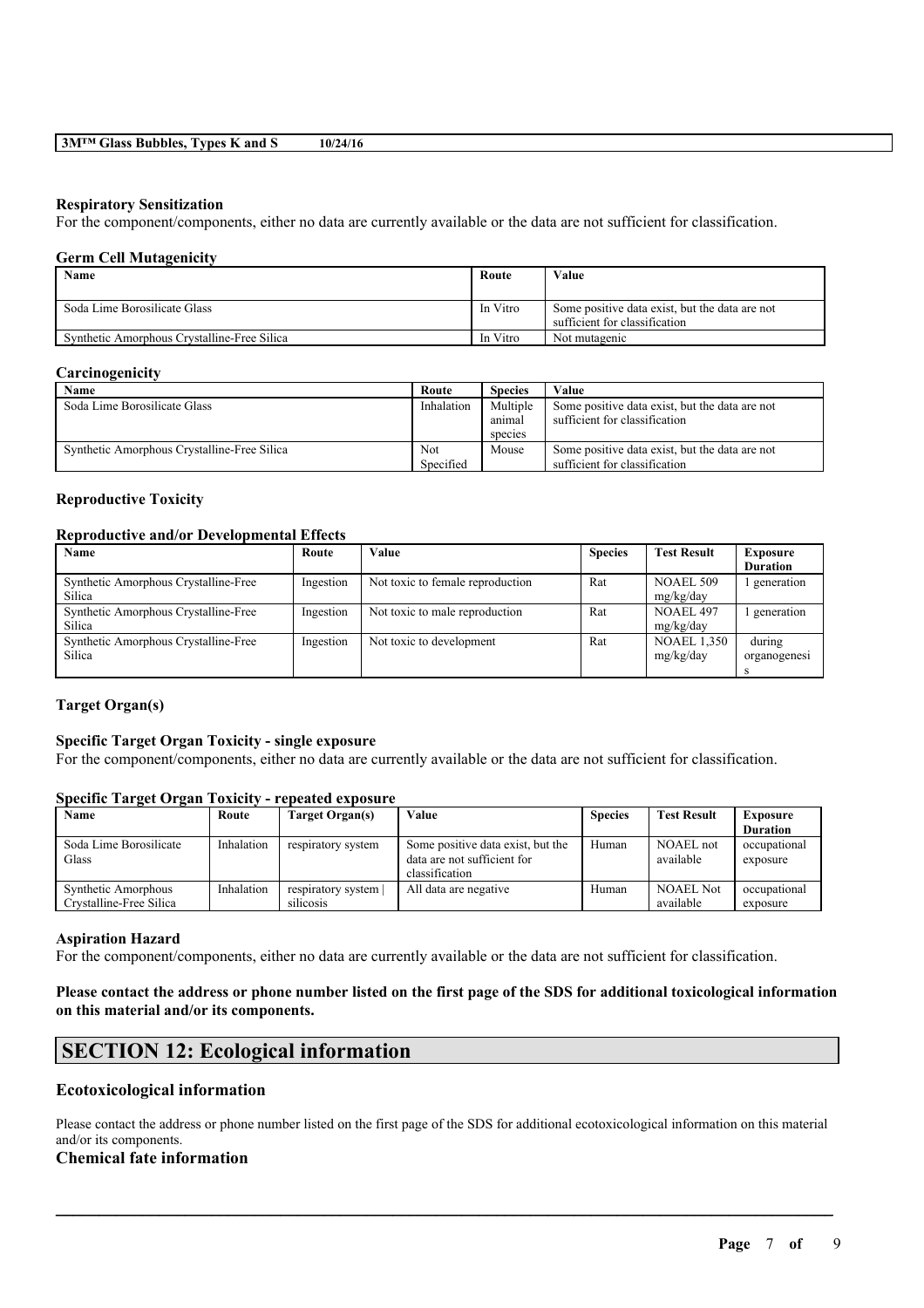### **3M™ Glass Bubbles, Types K and S 10/24/16**

Please contact the address or phone number listed on the first page of the SDS for additional chemical fate information on this material and/or its components.

## **SECTION 13: Disposal considerations**

## **13.1. Disposal methods**

Dispose of contents/ container in accordance with the local/regional/national/international regulations.

Prior to disposal, consult all applicable authorities and regulations to insure proper classification. Dispose of waste product in a permitted industrial waste facility.

## **EPA Hazardous Waste Number (RCRA):** Not regulated

## **SECTION 14: Transport Information**

Not regulated per U.S. DOT, IATA or IMO.

These transportation classifications are provided as a customer service. As the shipper YOU remain responsible for complying with all applicable laws and regulations, including proper transportation classification and packaging. 3M transportation classifications are based on product formulation, packaging, 3M policies and 3M understanding of applicable current regulations. 3M does not guarantee the accuracy of this classification information. This information applies only to transportation classification and not the packaging, labeling, or marking requirements. The original 3M package is certified for U.S. ground shipment only. If you are shipping by air or ocean, the package may not meet applicable regulatory requirements.

# **SECTION 15: Regulatory information**

## **15.1. US Federal Regulations**

Contact 3M for more information.

### **311/312 Hazard Categories:**

Fire Hazard - No Pressure Hazard - No Reactivity Hazard - No Immediate Hazard - No Delayed Hazard - No

### **15.2. State Regulations**

Contact 3M for more information.

## **15.3. Chemical Inventories**

The components of this material are in compliance with the provisions of the Korean Toxic Chemical Control Law. Certain restrictions may apply. Contact the selling division for additional information.

This product is an article as defined by TSCA regulations, and is exempt from TSCA Inventory listing requirements.

Contact 3M for more information.

### **15.4. International Regulations**

Contact 3M for more information.

## **This SDS has been prepared to meet the U.S. OSHA Hazard Communication Standard, 29 CFR 1910.1200.**

 $\mathcal{L}_\mathcal{L} = \mathcal{L}_\mathcal{L} = \mathcal{L}_\mathcal{L} = \mathcal{L}_\mathcal{L} = \mathcal{L}_\mathcal{L} = \mathcal{L}_\mathcal{L} = \mathcal{L}_\mathcal{L} = \mathcal{L}_\mathcal{L} = \mathcal{L}_\mathcal{L} = \mathcal{L}_\mathcal{L} = \mathcal{L}_\mathcal{L} = \mathcal{L}_\mathcal{L} = \mathcal{L}_\mathcal{L} = \mathcal{L}_\mathcal{L} = \mathcal{L}_\mathcal{L} = \mathcal{L}_\mathcal{L} = \mathcal{L}_\mathcal{L}$ 

# **SECTION 16: Other information**